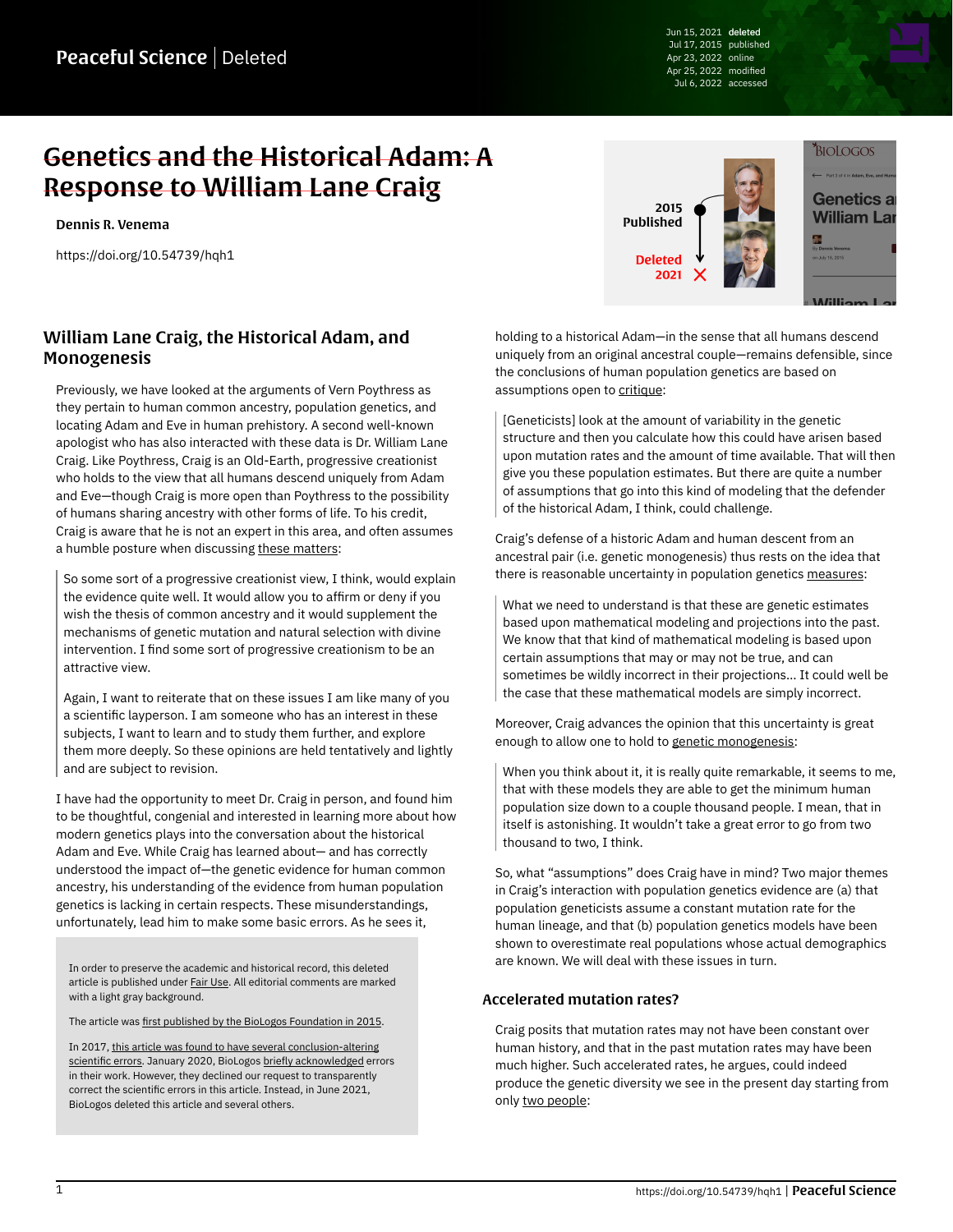The problem is the population size. In order to get this amount of genetic diversity, the claim is you needed to have at least 2,000 people originally to result in this. One of the assumptions that is based upon is that the rate of mutation doesn't change. But if the mutation rates are changing then they could accelerate and that could produce greater diversity than one might expect. You might say that increasing diversity would have a selective advantage so this perhaps would be a kind of accelerating process. Again, we just don't know that these mutation rates have been constant over all of these thousands of years.

There are, of course, several problems with this line of argument (not least that genetics indicates that we descend from a population of about 10,000, not 2,000). First, it is an ad hoc line of argumentation—the argument is made only because the evidence does not fit with Craig's prior expectation that we all descend from an ancestral couple. Second, there is indeed good evidence that the mutation rate our lineage experienced has not changed appreciably in the last several million years.

There are several independent ways to estimate human mutation rates. An excellent overview of the various methods can be found at this series of blog posts by Larry Moran, a biochemist at the University of Toronto: the [biochemical method;](https://sandwalk.blogspot.ca/2013/03/estimating-human-human-mutatin-rate.html) the [phylogenetic](https://sandwalk.blogspot.ca/2013/03/estimating-human-mutation-rate.html) [method,](https://sandwalk.blogspot.ca/2013/03/estimating-human-mutation-rate.html) and the [direct method.](https://sandwalk.blogspot.ca/2013/03/estimating-human-mutation-rate-direct.html) For our question at hand, the phylogenetic method is of particular interest: it estimates the mutation rate on the human lineage since our separation from chimpanzees. In brief, we can compare the differences we see in the present-day human genome, the present-day chimpanzee genome, and using reasonable estimates of generation times, infer the number of mutations per generation in our lineage, as well as in the lineage leading to chimpanzees, with both lineages descending from a common ancestral population. This estimate is an average for our lineage over the last several million years—and it agrees well with the estimates we see using the biochemical and direct methods. Even the best-case scenario for Craig—that no mutations occurred at all in the lineage leading to chimpanzees, and every difference between the genomes of our two species resulted from mutations in the human lineage only—does not provide a mutation rate high enough to account for the diversity we see in present-day humans assuming they descend from an original pair.

Finally, only some techniques used to measure human population dynamics over time employ estimates of mutation rates. Other methods—which do not use estimates of mutation rates—return the same results as mutation rate-based methods. One such example is one we have discussed: estimating human population size over time using [linkage disequilibrium](https://peacefulscience.org/prints/deleted/adam-eve-and-human-population-genetics/#delsignature-in-the-snpsdel). Craig's argument thus needs to explain why these methods agree with mutation-based methods, since speculating about mutation rates does not affect these measurements. Craig also needs to address why the various independent methods used to measure the population size of our lineage agree with one another: if indeed we all descend uniquely from an ancestral pair, why is it that these independent methods all return the same values? The reasonable conclusion is that these methods are telling us something valid about our evolutionary history. These methods and their conclusions are subject to revision and refinement, of course—but unlike Craig hopes for, it is not reasonable to expect that that refinement will reduce our ancestry from 10,000 to two.

# The Historical Adam and Human Inheritance Patterns

So far, we began to explore the ideas of apologist William Lane Craig as they pertain to Adam and Eve. Specifically, we saw that Craig holds to genetic monogenesis—the hypothesis that humans descend uniquely from an ancestral couple, rather than a population—in the face of population genetics evidence to the contrary. Part of his reasoning, as we saw, was to suggest that the human mutation rate was once far higher than it is now. For Craig, this includes the possibility that God may have supernaturally increased the mutation rate of the human lineage to account for present-day genetic diversity. With such a miraculously accelerated rate, Craig argues, the genetic diversity we see in present-day humans could in fact arise from just two individuals— [the historical Adam and Eve](https://www.reasonablefaith.org/podcasts/defenders-podcast-series-2/s2-doctrine-of-man/doctrine-of-man-part-11):

In order to calculate whether this amount of genetic diversity could arise from an initial human pair, you have to assume a certain mutation rate that is constant over time. One might deny this conclusion by postulating accelerated rates of mutation in the early human population. One could see this as a result of divine intervention—that God accelerated the evolution of early humans so as to produce greater genetic diversity.

As we have seen, this argument fails to account for calculations of human ancestral population sizes that are not dependent on estimates of mutation rate. An additional problem with this argument is that humans are not merely genetically diverse, but that we observe patterns of diversity in different human populations. Genetic variation in humans is not uniformly distributed across the globe. If you examine Northern European populations, for example, you find certain genetic variants connected to other certain variants in predictable ways. The same holds for any other human population— [Han Chinese,](https://en.wikipedia.org/wiki/Han_Chinese) populations in sub-Saharan Africa, and so on. It is these patterns of variants linked on chromosome sections that allow us to use [linkage disequilibrium](https://peacefulscience.org/prints/deleted/adam-eve-and-human-population-genetics/#delsignature-in-the-snpsdel) to estimate our ancestral population size. And as we have seen, this method returns the same value (~10,000) that other methods do.

The question for Craig, then, is not merely "why are humans so genetically diverse?" but rather "why do humans have their abundant genetic diversity in the particular pattern we observe in the present day?" While the first question might appear to have a simple answer, however farfetched it may be—i.e. increased mutation rates—this answer does not even begin to explain the second question. Mere mutation alone would not put certain combinations of variants into various populations. These patterns are inheritance patterns, not mutation patterns.

Let's look at an example to help us understand this issue. Suppose one small segment of a human chromosome has four regions where variation is present in human populations. We can represent the chromosome as a line, and mark off the four locations with letters (a, b, c and d). Each of these locations has multiple DNA sequence variants within the population. Suppose for one individual, they have the following combination on one of their chromosomes: they have DNA variant 4 at position "a", variant 7 at position "b" and so on: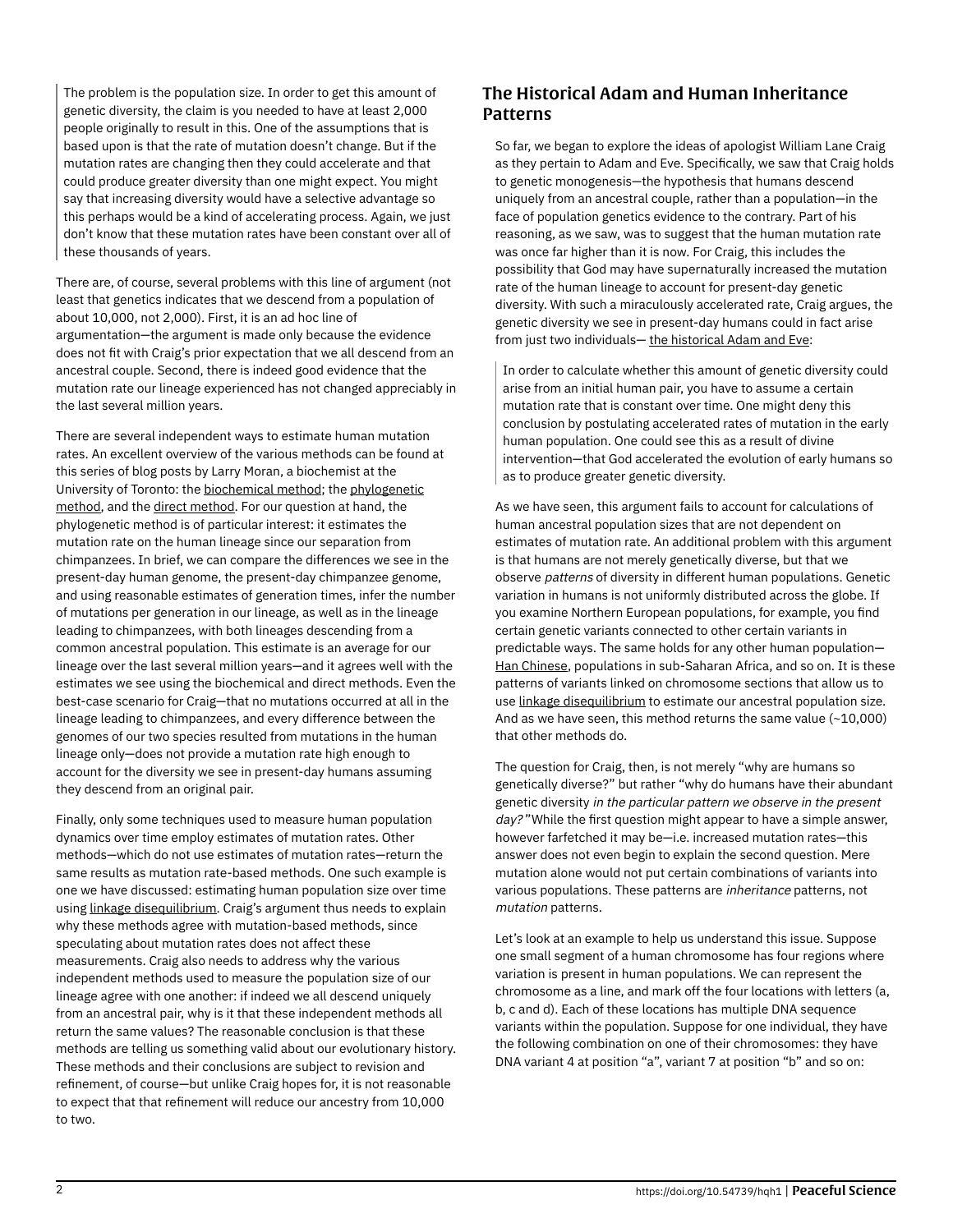

Now suppose we look at other individuals from the same population for these same four chromosome locations. In them we observe new DNA variations present at locations "c" and "d", and we observe different combinations of those variants:



At locations "c" and "d", we see two options at each location, and we see a few combinations: (c2 with d6), (c2 with d1), and (c7 with d1). Now the question for the geneticist arises: how did these three possible combinations arise? The basic issue is this: are we looking at the results of multiple, independent mutation events, or mixing and matching of the same mutations into various combinations through genetic recombination? Take for example variant c2: we see this exact variant (down to the precise mutation at the DNA level) in the top two chromosome combinations. The probability that these two chromosomes independently mutated to variant c2 is possible, but tiny. Far, far likelier is that these two chromosomes have the same c2, from a single mutation event in the past that has been recombined into two combinations with different variants at the d location. For example, suppose this population has many individuals with the (c2 d6) combination (first chromosome), but fewer individuals with the (c2 d1) combination (second chromosome). This observation suggests that the (c2 d6) combination is older, and has been passed down from a distant ancestor to more offspring over time. The rarer (c2 d1) combination is likely more recent, and it likely arose by a recombination event. Suppose the third combination (a2 b9 c7 d1) is also common in the population—this is the likely source of the d1 variant seen in the second chromosome combination. The alternative hypothesis is that the d1 variant arose independently twice (or that the c2 variant did)—i.e. the exact same mutation happened twice over. This is much less likely than assembling the second chromosome through the mixing and matching of recombination using the common first and third combinations.

And here's the rub: the recombination events are also infrequent events. The more closely linked together two locations on a chromosome are, the less frequent recombination becomes. We can directly measure recombination rates in present-day humans and other organisms, and we have a good understanding of how physical separation of two locations on a chromosome is proportional to the recombination frequency between them.

So, not only do we need to account for rare mutation events, we also need to account for rare recombination events—in this case, the breakage and rejoining of chromosomes through the biological process called " [crossing over](https://en.wikipedia.org/wiki/Chromosomal_crossover)". While this example uses only four locations, imagine chromosomes that have hundreds or thousands of locations with these sorts of patterns—which is what we see in present-day humans. There are, after all, about 300,000 locations in our genome of 3 billion DNA base pairs that have this sort of variation present, in a staggering array of combinations. That amount of diversity requires a large ancestral population, because it is too improbable to postulate that a huge number of rare recombination events occurred in a small number of ancestors. That number of rare events requires a large population for the probabilities to be reasonable—just as the number of DNA variants we see in presentday humans requires a large ancestral population to allow for rare mutation events to occur.

So, an accelerated mutation rate alone is simply not going to account for those patterns. A normal mutation rate followed by genetic recombination of mutations over time in a large ancestral population, however, easily explains the pattern.

#### To what end, variation?

I suppose that Craig might reply that we could expect miraculous governance of recombination as well as miraculous acceleration of mutation to maintain the view, in spite of the evidence, that humans uniquely descend from an ancestral couple rather than a population. The question I have, aside from the ad hoc nature of such arguments, is why? Why would God engineer this variation into human populations in such a way to appear to be a result entirely consistent with processes and rates we observe in the present, when there is no functional reason for this variation? After all, we are discussing variation in present-day humans, which means that none of the variation we are discussing contributes to our being human. Humans could be absolutely uniform for these locations in our genome with no virtually impact on our biology, except in rare instances. This is variation that we don't need or use—so the suggestion that God engineered it into present-day human populations, giving the strong impression with multiple, converging lines of evidence that we are a species descended from a large population, but for no apparent purpose, is frankly baffling.

## The Kerguelen Mouflon Sheep

One claim made by Craig that we have not yet addressed in detail is this: that population genetics models have been shown to significantly overestimate the ancestral sizes of real populations where their real genetic history is known. The main example that Craig proffers in support of this claim concerns a scientific study examining a population of invasive sheep on a remote island in the southern Indian Ocean.

It's little wonder that [this study](https://www.ncbi.nlm.nih.gov/pmc/articles/PMC1766376) caught the attention of those wanting to hold to humanity descending uniquely from a single ancestral couple. In the 1950s, a population of domestic mouflon sheep was founded on Haute Island in the [Kerguelen archipelago](https://en.wikipedia.org/wiki/Kerguelen_Islands) with a single ram and a single ewe, both introduced as lambs. The extreme remoteness of the Kerguelen archipelago (over 3000 kilometers to the next inhabited island!), coupled with the continuous monitoring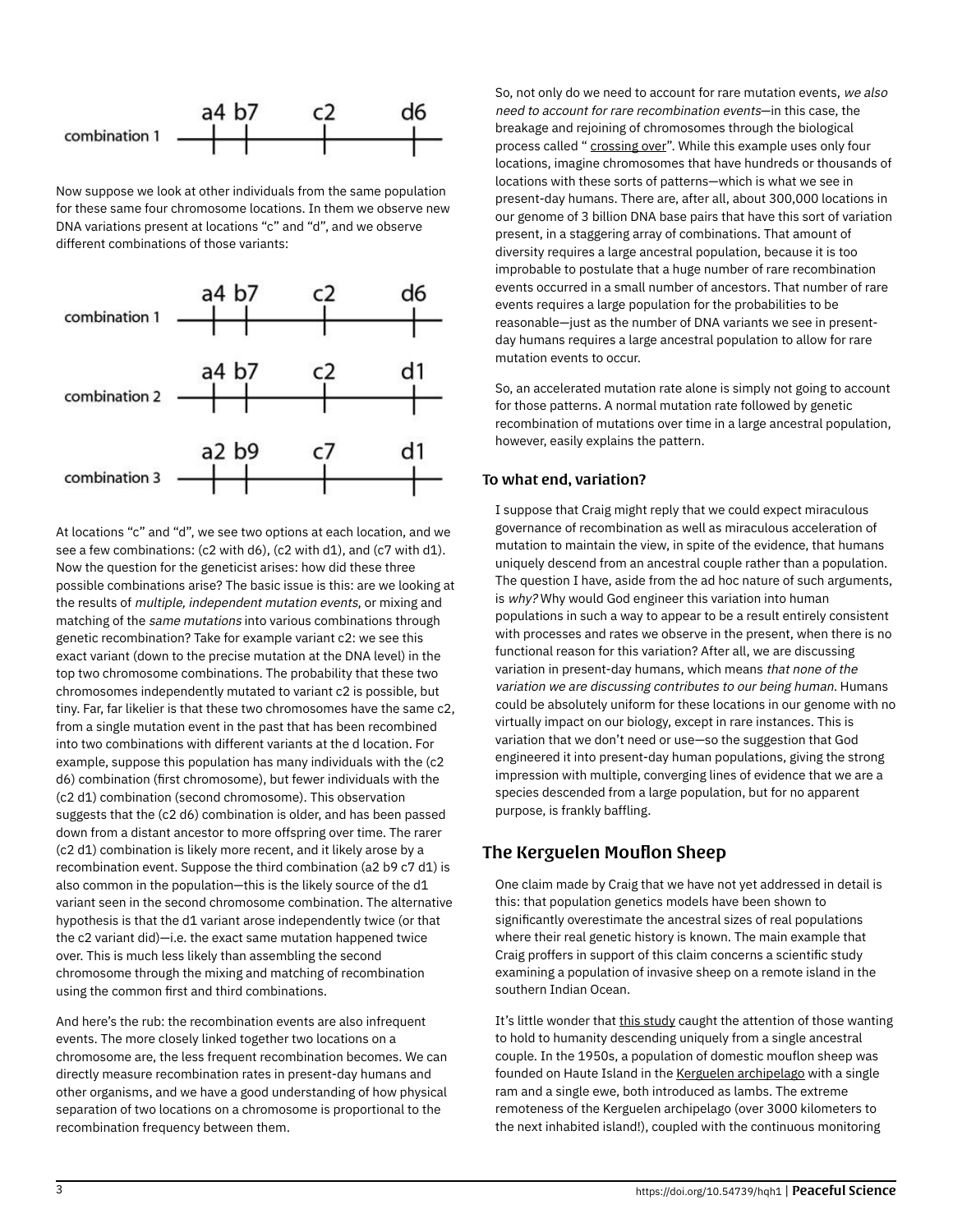the islands have had by French scientists, ensures that no other sheep have been introduced since the population was founded. As such, this population genuinely has the sheep equivalent of a genetic "Adam and Eve" in the sense that Craig maintains for humanity. Even more exciting, though, was the finding that the sheep on this island have higher levels of heterozygosity—which we will discuss in detail later but for now can think of as one measure of "genetic diversity"—than a certain mathematical model predicts. For an apologetics-minded approach, it seems tailor-made: population genetics models overestimate the heterozygosity of a population known to be founded by only two individuals—and thus measurements of human population sizes might similarly be overestimates, and we can hold on to a literal Adam and Eve who were our sole genetic progenitors! This basic argument [first appears](https://www.reasons.org/articles/were-they-real-the-scientific-case-for-adam-and-eve) in the Christian anti-evolutionary literature in 2010, in the work of Reasons to Believe (RTB). Since then, it has appeared in numerous places online, though Craig is [basing his argument](https://www.reasonablefaith.org/podcasts/defenders-podcast-series-2/s2-doctrine-of-man/doctrine-of-man-part-11) primarily on RTB sources. As we will see, his argument is not a valid one. It is based on a significant misunderstanding of the study in question, and population genetics in general—but it will take some effort to explain why this is so.

Based on this study, Craig makes the [following four claims](https://www.reasonablefaith.org/podcasts/defenders-podcast-series-2/s2-doctrine-of-man/doctrine-of-man-part-11):

• The study shows that the Kerguelen sheep have higher heterozygosity than expected, and show an increase in heterozygosity over time.

This claim is true, but Craig misunderstands why it is true, as his second claim shows:

• The observed increase in heterozygosity is attributable to an increased mutation rate driven by natural selection.

This (erroneous) claim is repeated several times as Craig discusses this study. Some [examples include:](https://www.reasonablefaith.org/podcasts/defenders-podcast-series-2/s2-doctrine-of-man/doctrine-of-man-part-11)

So natural selection actually accelerates the rise of genetic diversity because it has survival value in the struggle for survival.

In other words, had they not known that there were originally only two sheep placed on that island, looking at the genetic diversity exhibited by the present sheep using the mathematical models they would have over estimated the minimal size that that population would have had at any time in the past because the models did not take account of the accelerated rates of genetic mutation that were driven by natural selection.

This claim is simply false: natural selection does not, and cannot, increase the rate of mutation, however beneficial an increase in mutation frequency might be. Natural selection acts only on genetic variation that already exists in a population. Craig has confused an increase in heterozygosity over time with an increase in mutation rate over time. In fact, as we will see, an increase in heterozygosity over time does not require any new mutations at all.

- Natural selection therefore may have driven an increased mutation rate in the human lineage, and an appeal to divine intervention for increasing human genetic diversity may not be necessary.
- If so, then population genetics models may underestimate human ancestral population sizes because they fail to account

for natural selection. If so, then the "traditional view" that we descend uniquely from an ancestral couple remains defensible.

You might recall that Craig has been attempting to argue for an increased mutation rate in the human lineage in order to explain how humans are so genetically diverse today (leaving aside our discussion that a mere increase in mutation rate is not adequate to explain the pattern of variation we observe in humans). He clearly has this issue in mind when [invoking the mouflon study:](https://www.reasonablefaith.org/podcasts/defenders-podcast-series-2/s2-doctrine-of-man/doctrine-of-man-part-11)

If it is the case that natural selection can drive the increase in genetic diversity then that calls into question the assumption that the mutation rates have been constant over time for humanity, and hence it calls into question the population estimates based on that assumption.

The Kerguelen sheep study thus does double duty for Craig: it offers, in his mind, a natural explanation for increased mutation rates, and simultaneously throws human population genetics models into doubt. Since alternative views that accept that humans descending from a population raise theological challenges for him, he sees this evidence as reason not to be "forced" to [accept such a view](https://www.reasonablefaith.org/podcasts/defenders-podcast-series-2/s2-doctrine-of-man/doctrine-of-man-part-11):

…I am just saying that realize that all of these alternatives have really interesting and unsettling theological reverberations that we need to be aware of. So that is an alternative that some people have suggested. What I am arguing right now is I am not sure we are forced to that alternative because I am not convinced that the evidence is inconsistent with there being an original historical human pair. The bottleneck got so small that it was just two people—Adam and Eve—and if you then imagine accelerated rates of mutation which would be either by divine intervention or just naturally, like the sheep on Haute Island, then that is entirely consistent with the evidence that we have today.

In order to understand why Craig is mistaken, we will have to understand exactly what heterozygosity is, how it relates to genetic diversity, and how natural selection has shaped it over time in the Kerguelen mouflon population. Next, we will start with these key issues.

# An Introduction to "Heterozygosity"

In the last section, we began to examine William Lane Craig's arguments based on a study of a population of mouflon sheep founded by a single breeding pair. As we saw, Craig's use of this study was twofold: to claim it as an example of natural selection increasing mutation rates (and thus provide a supposed natural explanation for accelerated mutation rates in the human lineage), as well as an example of population genetics models overestimating a known ancestral population size (since the study found the sheep population to have greater levels of heterozygosity than expected by one mathematical model). Since understanding why Craig is mistaken for both counts requires a working knowledge of what exactly "heterozygosity" is, let's tackle this issue first.

Non-biologists are usually most familiar with organisms that have two copies of their genetic material—so-called "diploid" organisms. Humans, for example, receive two sets of chromosomes at conception—one set from mom (22 regular chromosomes plus an X chromosome), and one set from dad (22 regular chromosomes plus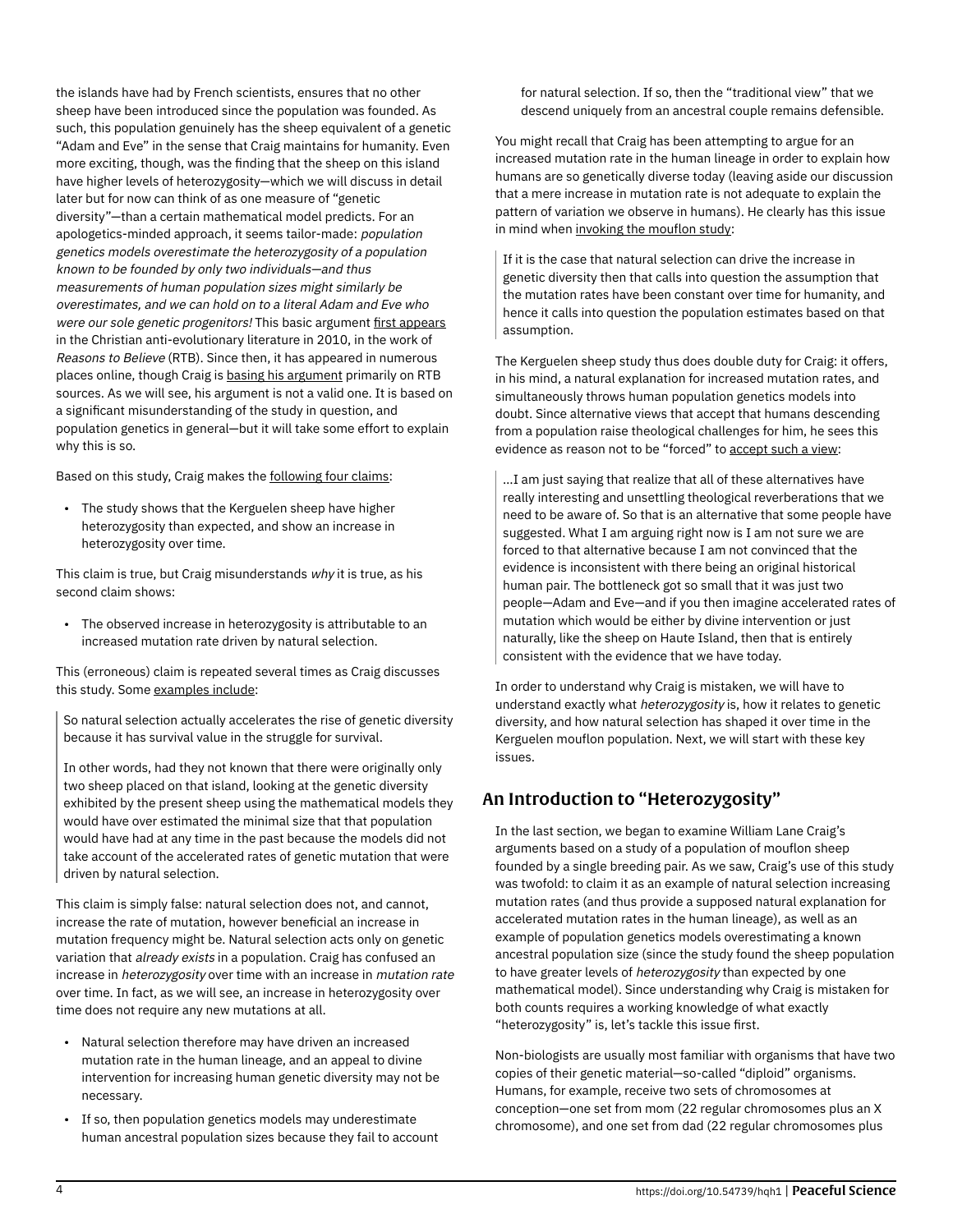either an X or Y chromosome). Combined, this is what gives us our standard 46 chromosome set. What this means is that for every location (or, to use the correct genetic term, locus) in our genome, there are two copies present. For any given locus, then, the two copies may have the exact same sequence, or they may have slightly different sequences due to genetic variation in the population. Different sequences are called different alleles. In genetic-speak, then, diploid organisms can have two different alleles at any given locus—or both alleles at a locus may be the same. If an organism has two different alleles at a locus, they are said to be heterozygous at that locus. Conversely, if an organism has two identical alleles at a locus, they are said to be homozygous at that locus.

Geneticists often use uppercase and lowercase letters as symbols for different alleles at a locus. If you remember [Gregor Mendel](https://en.wikipedia.org/wiki/Gregor_Mendel) and his pea plants from your high school biology class, you were introduced to this system. For example, at the "aye" locus, we can designate two alleles: "A" and "a". At the DNA level, these two alleles have some sort of sequence difference, though its exact nature isn't important for this example. What is important, however, is understanding that these two alleles give us three possible genetic combinations for this locus:

- Homozygous for "A" or the AA "genotype" (note: "genotype" simply means "combination of alleles at a locus"),
- Heterozygous, i.e. the Aa genotype, or aA,
- Homozygous for "a", or the aa genotype.

If we now consider a population of organisms, we can determine what proportion of them are heterozygous at the "aye" locus. For example, suppose a small population of 100 individuals has the following number of each genotype:

- 25 are AA
- 50 are Aa
- 25 are aa

In this case, there are 50/100 individuals that are heterozygous, so the *heterozygosity* of this population at the "aye" locus is  $\frac{1}{2}$ , or 0.5.

Now, consider how this measure might change over time. In a small population such as this one, chance effects alone might mean that one allele could become more common over time, and the other allele less common. For example, suppose we revisit the same population above several generations later, and find the following:

- 64 are AA
- 32 are Aa
- 4 are aa

In this population the heterozygosity at the "aye" locus is now 32/ 100, or 0.32—a decrease from the prior measurement several generations before. What has happened is that the "a" allele has become less common, and accordingly the Aa genotype is now also less common as a result. In small populations, this sort of thing happens readily by chance, simply because each generation may not exactly reflect the allele frequencies of the prior generation. In a small population, the effects of chance can have a large effect on the population as a whole. As an example, imagine an animal population of 10 individuals that has 6 AA individuals, 3 Aa individuals, and only

1 aa individual: if something happened by chance to the aa individual (it dies in a rock slide before breeding, for instance) this event would have a large impact on the frequency of the "a" allele. In a population of 1000 individuals with the same starting proportions (600 AA, 300 Aa, 100 aa) losing one aa individual by chance would hardly have an effect at all. This is called "genetic drift"—a change in allele frequencies due to stochastic events.

In fact, the decrease in heterozygosity over time is expected to be proportional to the size of the population: smaller populations lose heterozygosity more quickly than do larger populations, due to these sort of chance sampling events. The reason for this is simple: in small populations, losing alleles is easy due to chance events, but gaining alleles over time, through mutation, takes far, far longer because new mutations are so rare. For example, our hypothetical population of 10 individuals (6 AA individuals, 3 Aa individuals, 1 aa individual) could, over time, lose the "a" allele altogether by chance. This population would then have only the "A" allele (i.e. all individuals would have the AA genotype). In order for heterozygosity to increase at this locus, we would need to wait for a mutation to convert one of these "A" alleles to a new "a" allele—and we would wait a very long time. The net result is that over time, we expect small populations to lose heterozygosity. Genetic diversity is easy to lose, and hard to gain in a small population.

It was this effect that the research group was interested in when studying the isolated mouflon sheep population. The basic prediction was that for this population, heterozygosity would decrease over time since the population size was small. (Studying these processes are important for understanding how other small populations change over time, primarily endangered species with reduced genetic diversity.)

What the research group found, however, was that heterozygosity in this population had increased over their sampling period, and at more than one locus (the study used preserved samples of animals taken from the population at different times to measure heterozygosity at different time points spanning several decades). Why then, was this population not showing a steady decline in heterozygosity over time?

One likely reason is the one the authors of the study suggest: [natural](https://web.archive.org/web/20201109041558mp_/https://biologos.org/articles/natural-selection-and-the-human-lineage) [selection](https://web.archive.org/web/20201109041558mp_/https://biologos.org/articles/natural-selection-and-the-human-lineage). The equations that predict the loss of heterozygosity over time do so with the assumption that the alleles in question are not under selection. But if the heterozygous combination of alleles provides a reproductive advantage, then an increase in heterozygosity would not be surprising at all in a small population. Let's consider a second locus, the "bee" locus. If the Bb genotype has an advantage over the BB or bb genotypes, then this locus is less likely to lose heterozygosity over time, because more Bb individuals, on average, will reproduce successfully than will the BB or bb individuals. This means that neither the "B" nor "b" alleles will become rare in the population, since the most successful genotype has both alleles in it.

So, over time we might see something like the following in a population: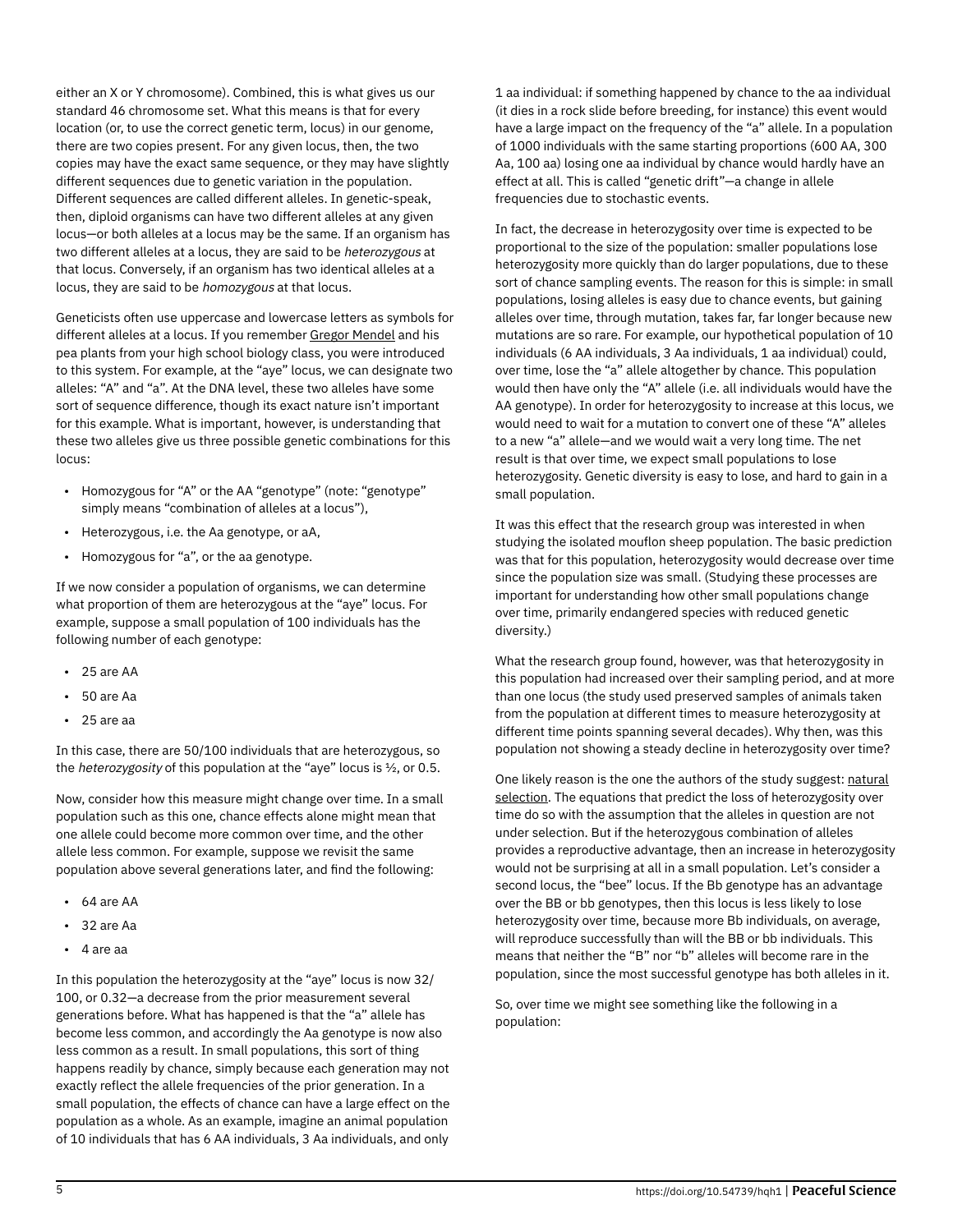| Generation 1<br>49 BB | Generation 2<br>36 BB | Generation 3<br>25 BB |
|-----------------------|-----------------------|-----------------------|
|                       |                       |                       |
| 9 <sub>bb</sub>       | 16 <sub>bb</sub>      | 25 <sub>bb</sub>      |
| $Het = 0.42$          | $Het. =0.48$          | $Het = 0.5$           |

What is important to notice here is that while natural selection can increase the heterozygosity of a population over time, it does not involve new alleles caused by mutation. It merely involves an allele that already exists in the population becoming more common over time, such that the population has more heterozygous individuals than it did before.

With this understanding, it is easy to see just how off base Craig's first argument is: that the mouflon sheep study somehow provides an example of natural selection increasing mutation rates. What the sheep study shows—unsurprisingly to geneticists—is that natural selection can preserve and even increase heterozygosity in a population over time, and that mutation has nothing to do with the process.

That Craig would advance such an argument reveals he misunderstands a very basic concept in population genetics, alas—as do his sources. This means that Craig's argument for a "natural" mechanism to explain accelerated mutation rates in the human lineage has no support. While Craig could presumably fall back on divine intervention to explain human genetic diversity, we have already discussed why that is both an ad hoc and unsatisfying approach that does not withstand close scrutiny.

## Heterozygosity, Continued

In the last few sections, we have been examining William Lane Craig's arguments based on a [study](http://www.ncbi.nlm.nih.gov/pmc/articles/PMC1766376) of a population of mouflon sheep founded by a single breeding pair. Craig uses this study in two ways, both of which are intended to cast doubt on the conclusion that humans descend from a population rather than uniquely from an ancestral couple. First, as we have already discussed, Craig mistakenly argues that an increase in heterozygosity over time in the mouflon sheep population is evidence that natural selection can increase mutation rates. (As we saw, it is rather the case that due to natural selection over time more sheep in the population became heterozygous for previously existing alleles—not that mutation produced new alleles). Secondly, Craig cites this study as an example of a population where population genetics models overestimate a known ancestral population size. This last point understandably has significant rhetorical impact: If population genetics models can overestimate the population size of a population we know was founded by only two sheep, then it naturally follows that population genetics models may similarly be overestimating the ancestral human population size as well. The importance of this point for Craig's apologetic that humanity descends uniquely from an ancestral pair is evident in the [following exchange](https://www.reasonablefaith.org/podcasts/defenders-podcast-series-2/s2-doctrine-of-man/doctrine-of-man-part-11) between Craig and a questioner—a questioner who wonders if the mouflon sheep study causes scientists to accept the idea that humans may in fact descend from two individuals rather than a population:

Question: ... when they did the sheep on the island, does the scientific community embrace that as an indication that perhaps there were a pair rather than a population?

Craig: I don't know the answer to that. As I said, this is an area in which I have only a surface knowledge. So I am sharing with you some of this information to just give you a familiarity with the issue. But you can bet that obviously evolutionary biologists who study population genetics will not be persuaded by the example of the sheep on Haute Island.

Follow-up: Because they don't want to be.

Craig: What I think we can say is that given this data the traditional view is defensible. But I am not suggesting that this proves it. It is just that we are looking here as to whether it is defensible in light of the data.

Craig, then, feels that this study gives scientific warrant to defend the idea that humans descend uniquely from Adam and Eve.

### Summarizing the argument

Craig's argument (which is based on the work of [Reasons to Believe](https://www.reasons.org/articles/were-they-real-the-scientific-case-for-adam-and-eve) is relatively simple to understand:

- 1. A population genetics model applied to the mouflon sheep population overestimates the known ancestral population size by up to a factor of 4.
- 2. Population genetics models may similarly overestimate the ancestral population size of the human population.
- 3. As such, the position that humans descend uniquely from an ancestral couple remains scientifically tenable.

The problems with this argument, however, are not readily apparent to a non-specialist. While it will take some effort to understand the details, here are summaries of the main problems with Craig's line of argument, which we will explore in more detail in turn:

The "population genetics model" applied to this population is in fact nothing more than using a measure of heterozygosity—how many alleles are present for a few selected DNA sequences. However, Craig embraces the notion that natural selection is acting in the mouflon population, because he (erroneously) thinks it provides a mechanism for increasing mutation rate, as we have discussed. The action of selection, however, means that estimating population size using heterozygosity—as this study does—will return an inflated value, as the authors of the study rightly point out. Using heterozygosity to estimate population sizes in this way only works if the alleles being studied are not under selection. For Craig to argue that selection is acting means that he should expect the population size value to be inflated. That he argues both for selection and that the model is unreliable for this population is a non-sequitur: if selection is acting, then the model is working exactly as it should.

Human population genetics is much, much more advanced than this limited study, since it relies on numerous ways of estimating population sizes (rather than merely heterozygosity) and draws on the full genome sequence of thousands of humans. In contrast, the sheep study looks at only a handful of sequences in a small number of sheep.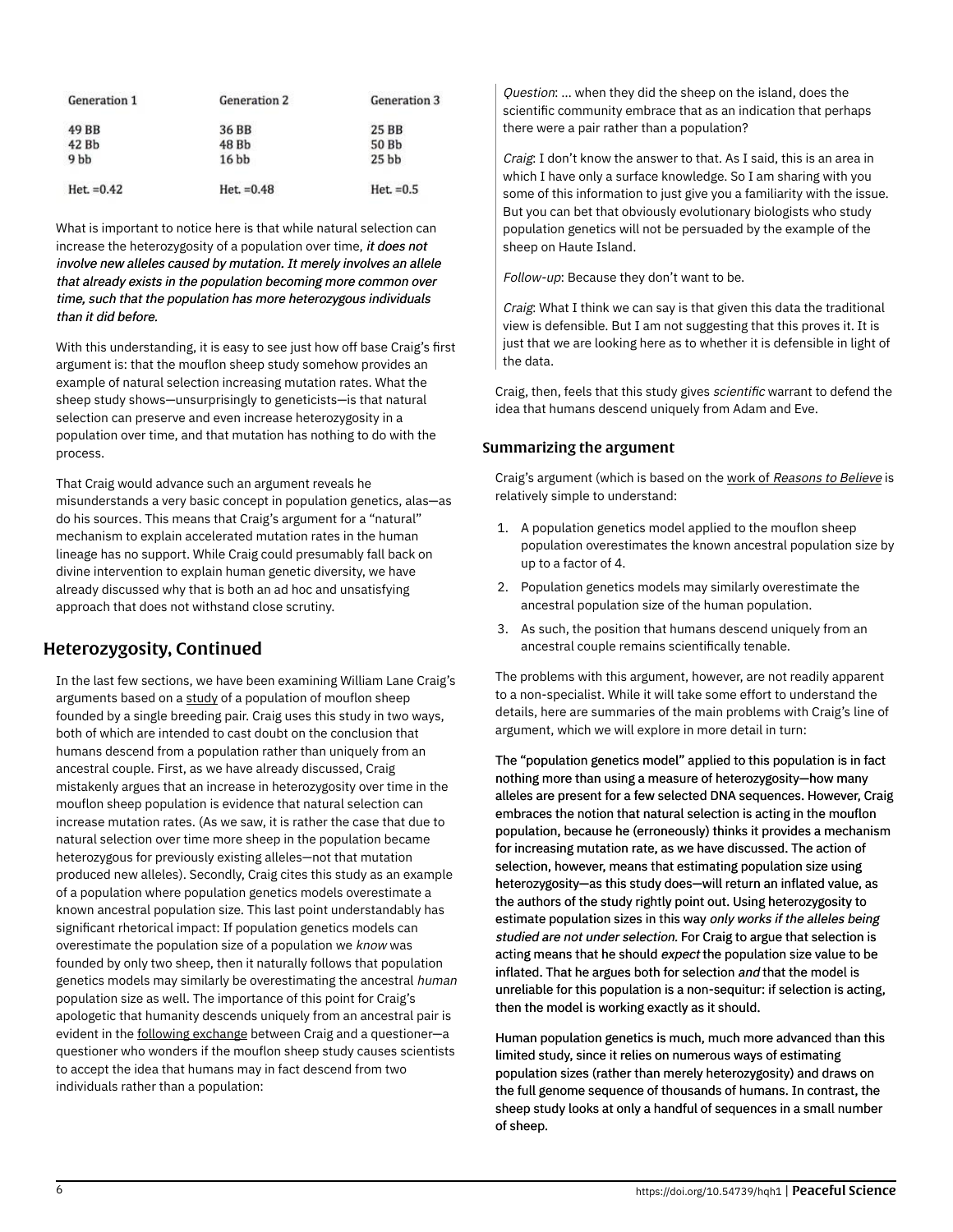Even if human population genetics was similarly limited to a simple estimate based on heterozygosity of a few genome locations (which it is most certainly not), the resulting estimate would range in the thousands, not close to 2 as Craig requires for his argument.

Having summarized the problems with Craig's argument, let's take a closer look at each.

### Using heterozygosity to estimate population size, and its limits

You may recall that we previously discussed the concept of heterozygosity using letters to represent alleles (you may wish to reread that section if you need a quick refresher). In this example, the population had two alleles of the "aye" locus, represented as "A" and "a". Individuals in this population could either be homozygous for either allele (i.e. either "AA" or "aa") or heterozygous (Aa). The proportion of individuals in the population that are heterozygous gives us the heterozygosity value for that locus. If all members of the population are Aa, the heterozygosity is 1; if one quarter are heterozygous the heterozygosity is 0.25, and so on.

A few factors can the change the heterozygosity value for a given locus in a population over time. New mutations can increase heterozygosity by adding new alleles to a population– though over the short timeframe that the mouflon population has been isolated it is not at all likely that heterozygosity has increased through mutation, since the probability of new alleles arising through mutation in only a few generations is very small. Selection for the Aa combination—i.e. if the Aa combination has a reproductive advantage—would also increase heterozygosity, and this sort of effect seems to have been occurring in this population. If a locus is not under selection, however, it is expected that its heterozygosity will decrease over time. The reason for this is straightforward: alleles can be lost by chance in a small population much more easily than they can be gained by (rare) mutation events. In the absence of selection there is nothing to stop this loss—known as "genetic drift"—from happening over time. With the knowledge of this effect, then, it is possible to obtain a rough estimate of a past population size by measuring the present-day heterozygosity. If heterozygosity declines at a certain rate over time due to chance, and we can measure present-day heterozygosity, we can infer how much heterozygosity was present in the past, and use that value to estimate a population size.

If selection is acting, however, this way of estimating population size simply will not work. For example, if the Aa combination is reproducing at a greater rate than the other two possibilities (AA or aa) then neither the "A" allele nor the "a" allele will be lost from the population over time by chance, since both alleles are being selected for in Aa individuals. In this case, we would expect heterozygosity to be stably preserved in the population over time, since neither allele will be lost due to chance. If we naively tried to calculate a prior population size without recognizing the effects of selection, we would be assuming that present-day heterozygosity was the left-over remnants of once greater levels that had been dropping over time due to genetic drift, and thus overestimate the ancestral size of the population. Compare the following two graphs: on the left, heterozygosity drops over time without selection. On the right, heterozygotes are selected for, resulting in relatively stable heterozygosity over time:



If we were to calculate the expected level of heterozygosity at a certain time in the past, assuming no selection when in fact selection was at work, we would overestimate it—and thus overestimate the size of the population at that time.

Of course, the question remains why the effects of selection are so pronounced in this sheep population, and more importantly, why we can be confident that similar effects are not at play in human populations.

## Why the Mouflon Sheep are Different from Adam and Eve

So far, we examined Craig's argument that the [mouflon sheep](https://www.ncbi.nlm.nih.gov/pmc/articles/PMC1766376) [study—](https://www.ncbi.nlm.nih.gov/pmc/articles/PMC1766376)a study that traces a population of sheep descended from a single breeding pair—lends scientific credence to his assertion that humans also descend uniquely from a pair (rather than from a population of about 10,000 individuals, which is the current scientific consensus). As we have seen, Craig failed to recognize that the effects of selection can maintain genetic diversity (in the form of heterozygosity) in a population—and that this is not a failure of population genetics models, but rather an expected consequence of selection.

So, why is it that selection has worked to maintain heterozygosity across large regions of the genome in this population of sheep? And how can we be sure that similar effects are not similarly confounding our estimates of ancestral human population sizes? To address these questions, we'll need to learn a bit about how heredity works in small populations over short timescales.

In a population founded by a single breeding pair, all progeny in the first generation will, of course, receive half of their chromosomes from this one male and half from the one female. Genetic differences between the original pair—i.e. different alleles that they carry on their chromosomes—will thus be inherited on these chromosomes. If we were to examine one genome region in one of the first generation progeny, we might see something like the following:



In this region, we see four locations where there are differences between the chromosomes inherited from the male and female. These allele differences can be represented with letters, as we have discussed. In this example, this sheep would be heterozygous at four locations in this region.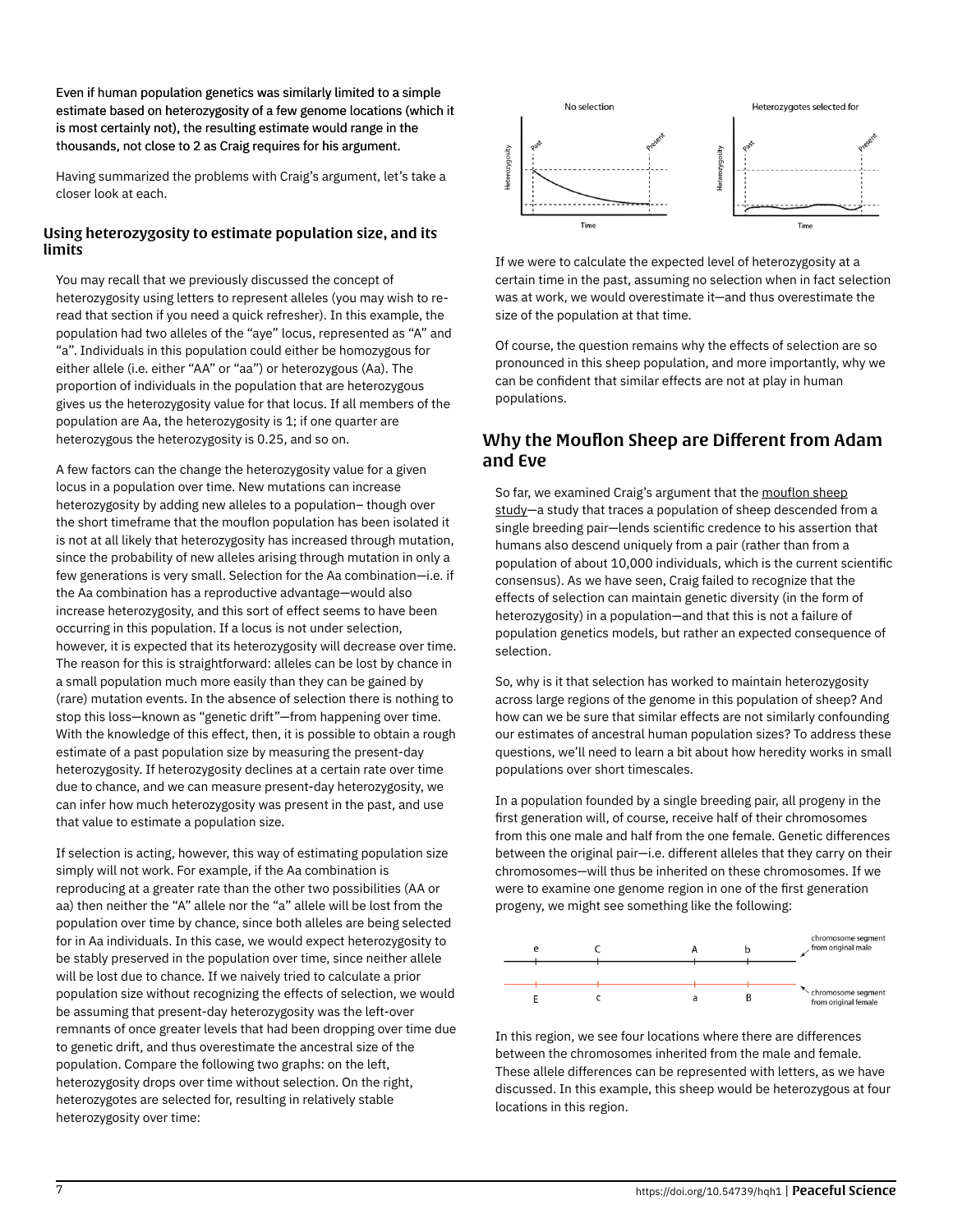Now imagine that this sheep reaches breeding age and passes on its chromosomes. It would pass on these same groupings of alleles, unless there was mixing and matching of alleles through recombination (which you might recall as "crossing over" from high school biology). Crossing over may occur during the cell divisions that produce eggs and sperm, giving rise to new combinations of alleles:



While crossover events between any two genome locations are possible, in practice it can take many, many generations before two locations close together are recombined. What this means is that combinations of alleles will stay together in groups for long periods of time. In a population founded by only two individuals, the original allele groups from the founding parents will be broken up slowly over tens of generations through crossover events.

So, how does this affect influence selection and heterozygosity? It means that any location that is under selection will have a large genome region around it that will tag along for the ride, as it were. Let's look at an example to illustrate this effect. Let's return to the original combinations present in the first generation, but now consider what will occur if one location in this region is under selection to be heterozygous:



Suppose the "cee" location is under selection for heterozygosity. What this means is that animals that have both the "C" and "c" alleles will leave more progeny in the next generation than animals that are "CC" or "cc" (i.e. homozygous). In the absence of crossing over, however—and remember, crossing over in any given location is an infrequent event—selection for a "Cc" animal will at the same time select for animals that are heterozygous at the other three nearby locations. In this way, these other locations are also selected for heterozygosity, even though the real selection is acting only at the "cee" location. The other locations are merely "hitchhiking" because they are physically connected to the alleles under selection.

In a small population over a short timeframe (tens of generations) this effect can be quite pronounced. All it takes is a few locations in the genome to be under selection for heterozygosity, and large swaths of the genome will hitchhike along. This means that a large part of the genome will not act as though it is selectively neutral, even if the alleles themselves are neutral. For example, it may well be that

the alleles at the "aye" location are neutral, meaning that the AA, Aa and aa combinations are all equally likely to leave progeny in the next generation. Based on this alone, there would be no disadvantage to this population to lose either the "A" allele or the "a" allele, with the resulting loss of heterozygosity. Moreover, should either allele be lost, it is lost for good—or at least until a mutation event re-creates it, something far too rare to be expected over a small number of generations. In our example, however, selection at the "cee" location also selects for heterozygosity at "aye"—and actively maintains both alleles at this location in the population over time. So, this is what is going on in the mouflon population—and this is why the authors find heterozygosity that exceeds the level expected from the loss of alleles not under selection. None of this is particularly surprising, of course, and is plainly laid out in the original research article. In the presence of selection, we expect this effect to occur.

Despite the confounding effects of selection, the effects on estimating the mouflon population size are not overly significant. The known ancestral population size is two; even taking the data at face value (assuming no selection) only raises the estimate to a maximum of eight individuals. For Craig to argue that this result somehow casts doubt on human studies is a flawed argument, for several reasons. First and foremost, ancestral human population size estimates are derived from many independent measures, not merely measures of heterozygosity, which is a rather simplistic measure. Secondly, we have full genome sequence data for tens of thousands of humans, and from this data we can directly observe that the short-term "hitchhiking" effects confounding the Mouflon study are not similarly confounding human studies. Thirdly, even if the confounding effects in the Mouflon study were somehow directly proportional to human studies (which for the foregoing reasons they are most certainly not), the end result would be an ancestral human population size of about 2500, not 2 as Craig requires.

So, the sheep study—though understandably tempting for apologetics purposes—in fact cannot be used to build a scientific case for humans descending uniquely from an ancestral couple. Those who attempt to do so, like Craig (and [Reasons to Believe](https://www.reasons.org/articles/were-they-real-the-scientific-case-for-adam-and-eve), on whom Craig is depending) merely demonstrate that they do not understand population genetics.

Next, we'll look at an additional problem for Craig's model: the data that indicate that some present-day humans descend in part from non-human species such as Neanderthals.

## Neanderthals and the Historical Adam: A Big Problem

In the last section, we finished our discussion of William Lane Craig's incorrect use of an experimental population genetics study in his attempt to build a scientific case that all humans descend uniquely from Adam and Eve. Craig's claims were made in the context of an apologetics class, and in the ensuing question and answer period a perceptive member of the audience asks Craig how species closely related to humans, such as Neanderthals, [fit into the picture:](https://www.reasonablefaith.org/podcasts/defenders-podcast-series-2/s2-doctrine-of-man/doctrine-of-man-part-11)

Question: I have heard Fuz Rana talk about on some of the Reasons to Believe podcasts that there is evidence for human Neanderthal interbreeding. I was wondering what that would do for the genetic diversity.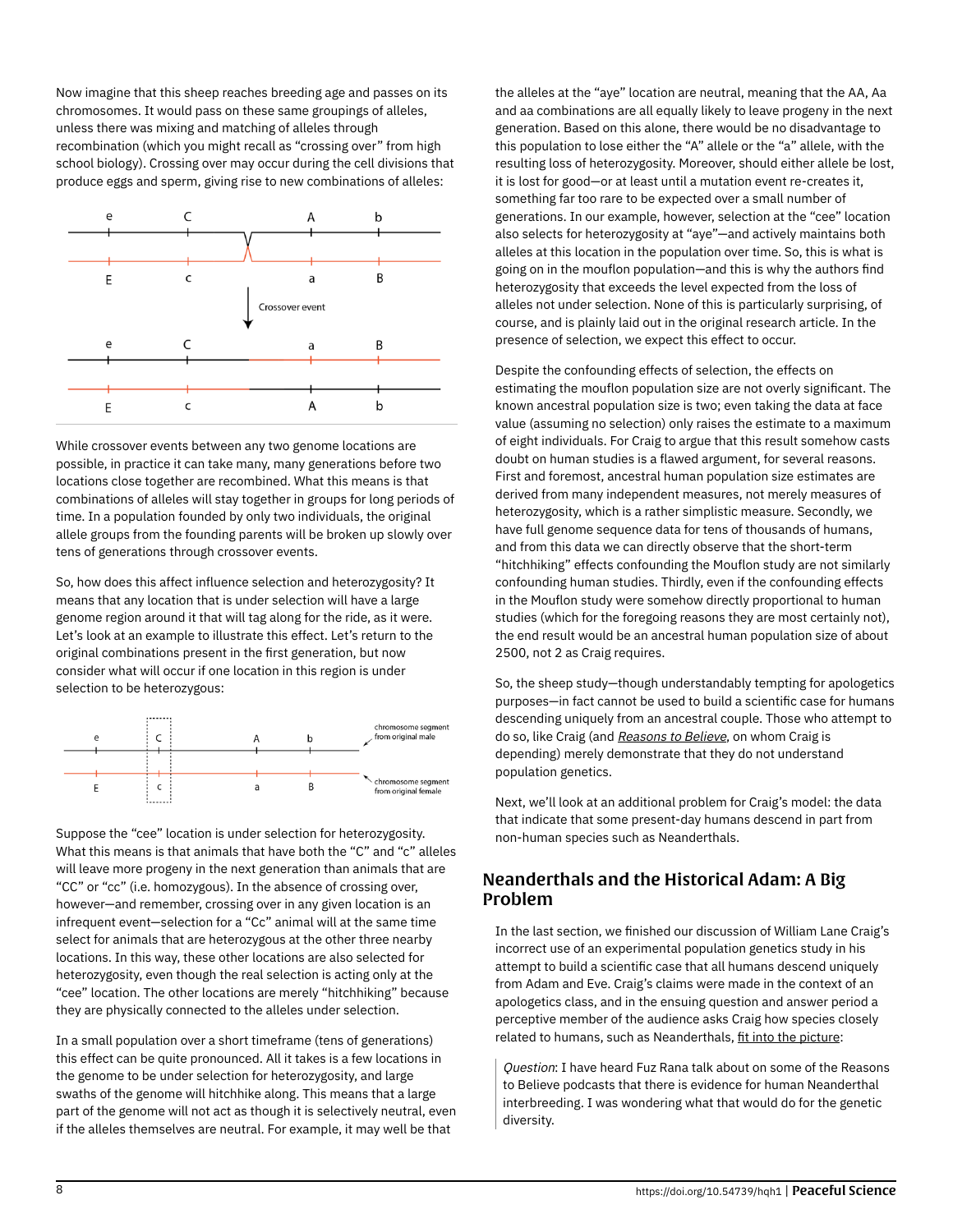Craig: I wasn't going to talk about that but that is a very, very unsettling question. When we talk about this human lineage, this includes not just modern human beings but that includes these other—I am hesitant to call them humans—but it includes these other organisms like Neanderthal man, there is this other group called Denisovans, and then of course earlier forms like Homo erectus and Homo habilis. These are all in the human line as well. So the question is: where do you want to insert Adam and Eve?

The challenge, as Craig sees it, is this: if Neanderthals are fully human, then they descend from Adam and Eve. The problem with this option, however, is that Neanderthals are present in the fossil record stretching back 300,000 years or more, far further back in time than his preferred date for Adam and Eve, which he places at about 150,000 years ago, where some studies indicate a population bottleneck. This is also further back in time than even the earliest Homo sapiens fossils, which are about 200,000 years old. If Neanderthals are a separate species, however—meaning they are not descended from Adam and Eve in Craig's thinking—then the evidence for human-Neanderthal interbreeding is a problem, because humans are then interbreeding with a [non-human species:](https://www.reasonablefaith.org/podcasts/defenders-podcast-series-2/s2-doctrine-of-man/doctrine-of-man-part-11)

Craig: But apparently modern human beings interbred with Neanderthals as you say. I remember being taken aback when one of these population geneticists said to me when I was in Canada earlier this year that you, yourself, carry Neanderthal DNA. In my own genetic profile, I carry the DNA of these Neanderthals who interbred with human beings. Now, if they weren't humans that meant that the descendants of Adam were literally committing bestiality, right? They were interbreeding with animals. Well, maybe that is possible. Maybe that is part of the fall of man into sin—that they engaged in behavior like that…

Certainly, Neanderthals create an issue for Craig's apologetic. If indeed Neanderthals are human, then their genetic variation also needs to be accounted for in Craig's model. This would add even more genetic variation to the human population, even more than standard evolutionary biology would need to account for. As such, Craig's efforts to explain away the variation within present-day humans would also need to be expanded to include all Neanderthals, not just those that interbred with humans. The alternative option—that of bestiality that nonetheless produces viable offspring whose descendants are with us to the present day, myself and Craig included—is fraught with theological issues. Did the first generation of hybrid individuals have the image of God in Craig's view? Were they subject to original sin, which Craig thinks is biologically inherited from Adam in some sense? Solving the Neanderthal problem in this way is no easy out—and it's not surprising that Craig has not settled on an answer to this thorny question.

#### Census size and effective population size

Despite these obvious problems, there is another problem lurking under the surface related to these issues that Craig is seemingly not aware of: the difference between census size (the actual number of individuals in a population) and effective population size (the number that population genetics techniques estimate). Effective population size is the minimum population size needed, on average, to account

for the amount of genetic variation we observe in the present—but census size is the actual population size that existed over time. Here's the issue: census size is almost always larger than effective population size—substantially larger. For example: consider all the individuals in a population that do not reproduce—these individuals are part of the census size, but not part of the effective population size, since they did not contribute to the genetic variation seen in the present day. Or consider the case of close relatives that inherit the same genetic variation from their parents. Such "duplicate" individuals would not be included in the effective population size, but are part of the census size.

To return to Neanderthals, we know that most of them did not contribute their genetic variation to present-day human populations. Neanderthals, as a species, persist in the fossil record for at least 300,000 years—yet only a tiny fraction of human DNA in some present-day populations descends from them. This shows us that interbreeding between Neanderthals and humans was limited, and had only a small effect on present-day humans. If Craig were to accept that Neanderthals were indeed fully human, however, he would need to include all of them in the human census size, even though they have only a very minor contribution to the human effective population size. Even if Craig were to exclude Neanderthals, there are many humans in the past who have not left descendants to the present day—their lineages have died out. As such, they are part of the census size, but not the effective population size.

A concrete example of this was [recently reported](https://www.nature.com/nature/journal/v524/n7564/full/nature14558.html) in the scientific literature. The study reported the sequenced genome of an ancient human male (named Oase 1, for the location where his remains were discovered) who lived about 40,000 years ago in Europe. His genome sequence is noteworthy because it contains very long stretches of DNA that are Neanderthal in origin—stretches that had not yet been broken up through crossing-over events, exactly like what we discussed previously. As such, this individual had a very recent Neanderthal ancestor—likely within 200 years of his birth.

A second finding, and the one relevant to our current discussion, was that Oase 1 did not contribute to present-day human populations—for any of his DNA. Even those regions of his genome that are "human" rather than "Neanderthal" were not transmitted to the present day. As such, Oase 1 is a concrete example of an individual who needs to be accounted for in the census size, even though we now know he is not accounted for in the effective population size. Even if Craig excludes Neanderthals as human, the problem doesn't go away, because Oase 1 is a member of our species. If Craig does accept Neanderthals as human, then there is even more human genetic variation to account for.

So, the apologetic focus on the minimum effective human population size of 10,000 misses the point: the census size was larger than this. The 10,000 are merely those who have descendants in the present day, but they surely come from a population that was larger than 10,000, and likely much larger. As such, even if Craig's attempts to minimize the effective population size were valid (and we have seen that they are not), they would not address the issue that the actual human census size at this time was larger.